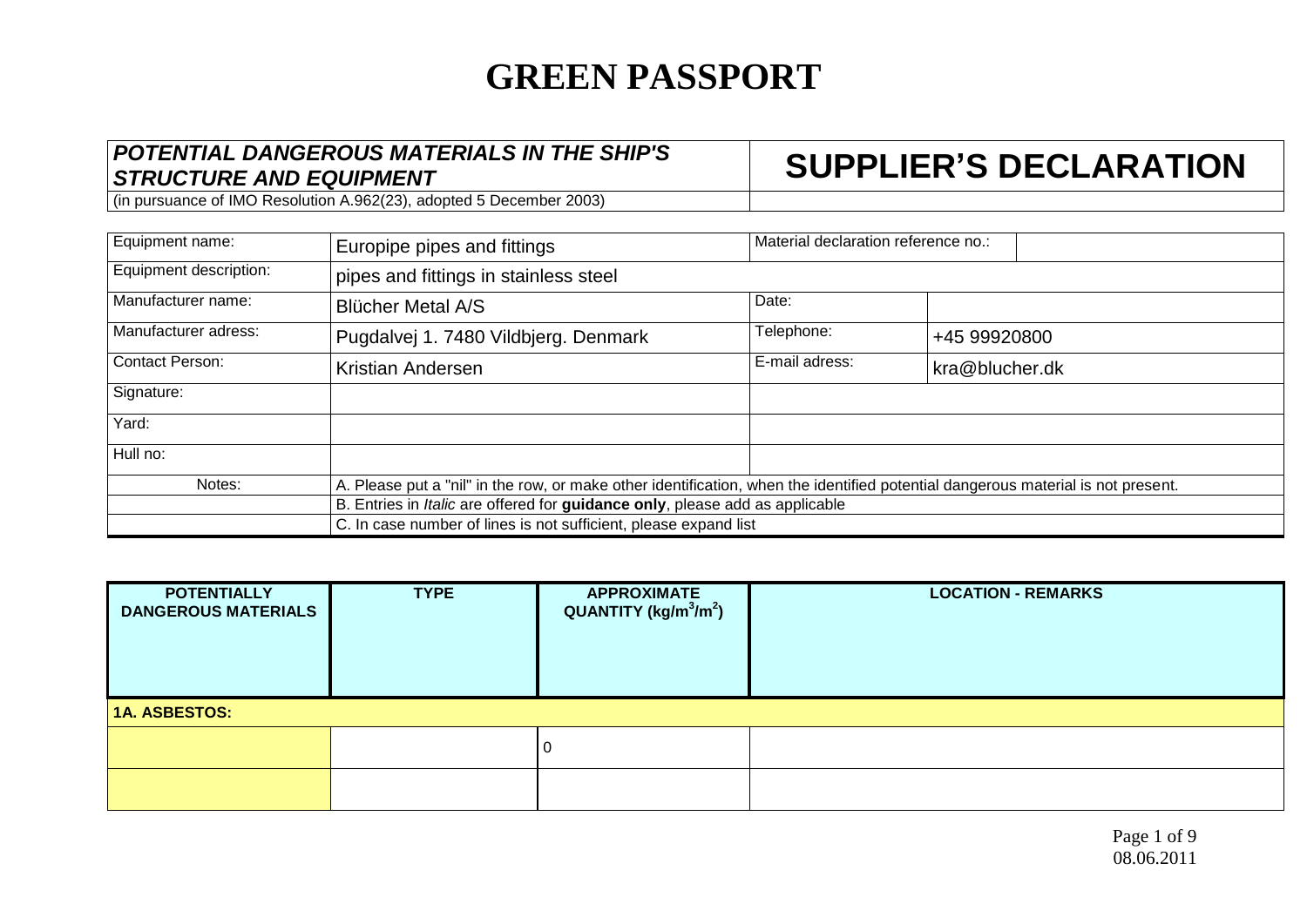### *POTENTIAL DANGEROUS MATERIALS IN THE SHIP'S STRUCTURE AND EQUIPMENT* **SUPPLIER'S DECLARATION**

| <b>POTENTIALLY</b><br><b>DANGEROUS MATERIALS</b>                        | <b>TYPE</b>              | <b>APPROXIMATE</b><br>$QUANTITY (kg/m3/m2)$ | <b>LOCATION - REMARKS</b>                                                                                                       |  |
|-------------------------------------------------------------------------|--------------------------|---------------------------------------------|---------------------------------------------------------------------------------------------------------------------------------|--|
|                                                                         |                          |                                             |                                                                                                                                 |  |
|                                                                         |                          |                                             |                                                                                                                                 |  |
|                                                                         |                          |                                             |                                                                                                                                 |  |
|                                                                         |                          |                                             | 1B. PAINT (on vessel's structure) Additive (Lead, Tin, Cadmium, Organotins (TBT's), Arsenic, Zinc, Chromium, Strontium, Other): |  |
|                                                                         |                          | $\mathbf 0$                                 |                                                                                                                                 |  |
|                                                                         |                          |                                             |                                                                                                                                 |  |
|                                                                         |                          |                                             |                                                                                                                                 |  |
| <b>1C. PLASTIC MATERIALS:</b>                                           |                          |                                             |                                                                                                                                 |  |
|                                                                         | <b>GRP/FRP</b>           | $\boldsymbol{0}$                            |                                                                                                                                 |  |
|                                                                         | Thermoplastic elastomers | $\boldsymbol{0}$                            |                                                                                                                                 |  |
|                                                                         | Polyurethane foams       | 0                                           |                                                                                                                                 |  |
|                                                                         |                          |                                             |                                                                                                                                 |  |
| 1D. MATERIALS CONTAING PCBs, PCTs, PBBs, at levels of 50 mg/kg or more: |                          |                                             |                                                                                                                                 |  |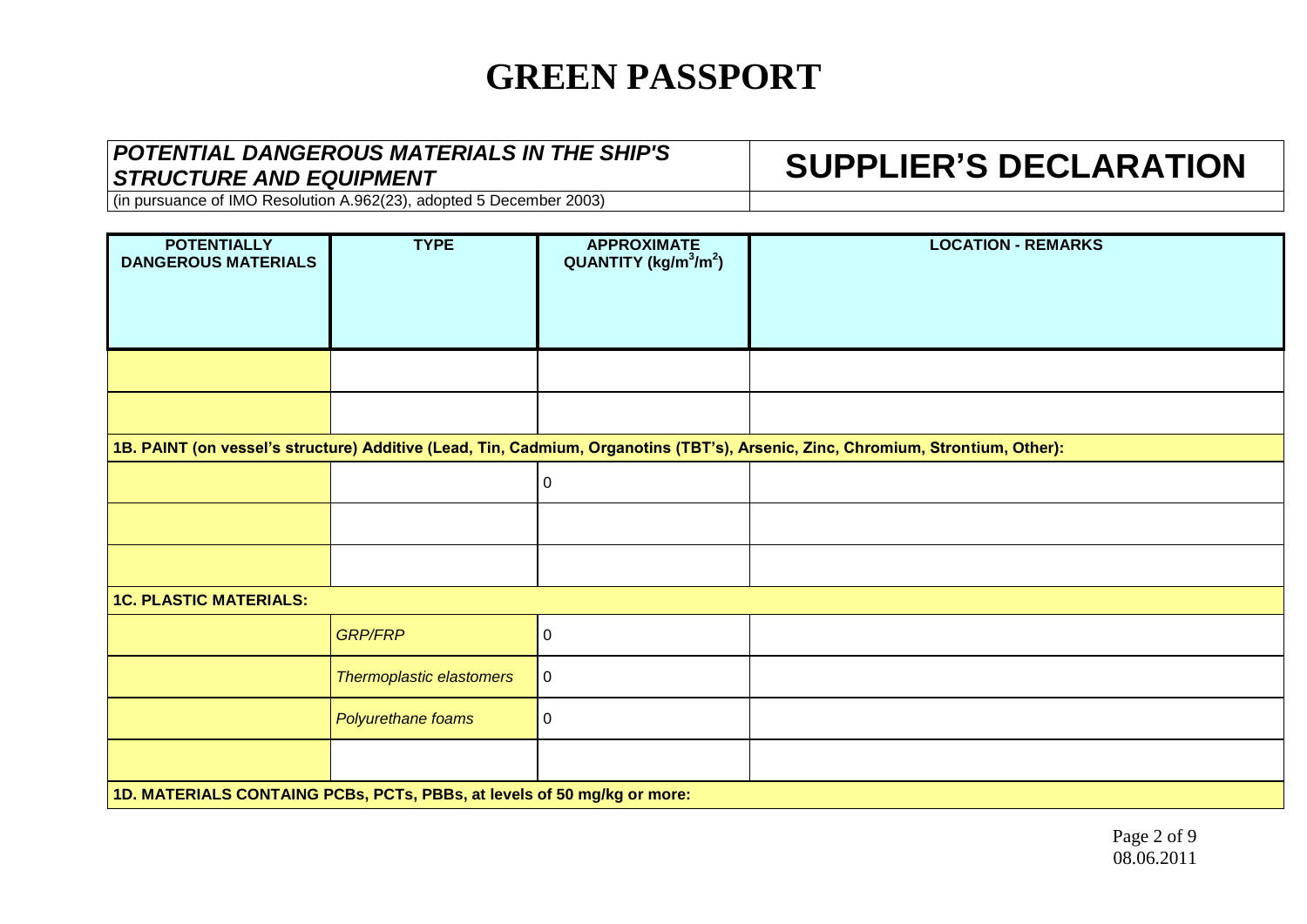### *POTENTIAL DANGEROUS MATERIALS IN THE SHIP'S STRUCTURE AND EQUIPMENT* **SUPPLIER'S DECLARATION**

| <b>POTENTIALLY</b><br><b>DANGEROUS MATERIALS</b>   | <b>TYPE</b>            | <b>APPROXIMATE</b><br>QUANTITY ( $\text{kg/m}^3/\text{m}^2$ ) | <b>LOCATION - REMARKS</b> |
|----------------------------------------------------|------------------------|---------------------------------------------------------------|---------------------------|
|                                                    |                        | $\boldsymbol{0}$                                              |                           |
|                                                    |                        |                                                               |                           |
|                                                    |                        |                                                               |                           |
|                                                    |                        |                                                               |                           |
| 1E. GASES SEALED IN SHIP'S EQUIPMENT OR MACHINERY: |                        |                                                               |                           |
|                                                    | Refrigerants (R12/R22) | $\mathbf 0$                                                   |                           |
|                                                    | Halon                  | $\mathbf 0$                                                   |                           |
|                                                    | CO <sub>2</sub>        | $\pmb{0}$                                                     |                           |
|                                                    | Acetylene              | $\pmb{0}$                                                     |                           |
|                                                    | Propane                | $\boldsymbol{0}$                                              |                           |
|                                                    | <b>Butane</b>          | $\pmb{0}$                                                     |                           |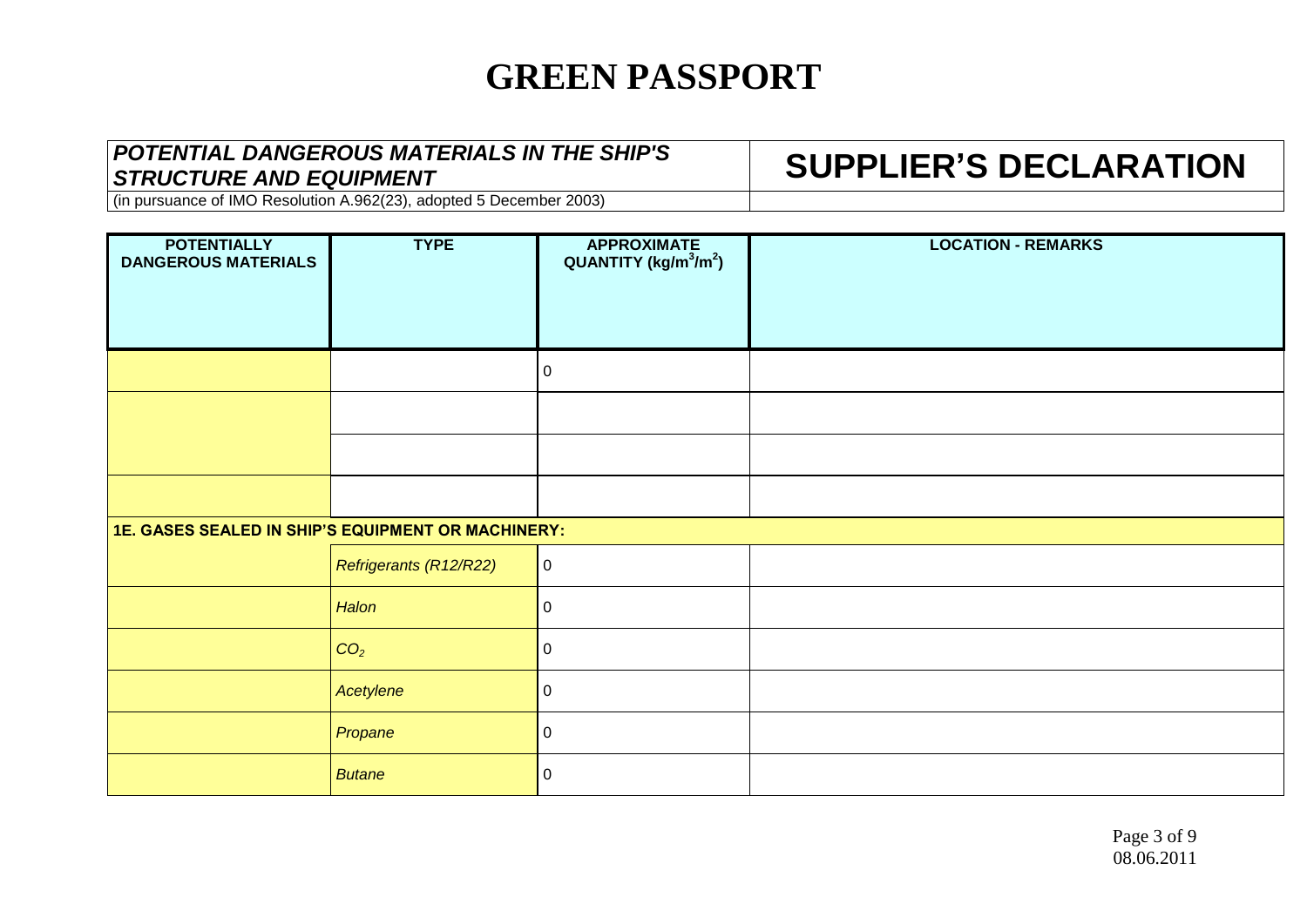### *POTENTIAL DANGEROUS MATERIALS IN THE SHIP'S STRUCTURE AND EQUIPMENT* **SUPPLIER'S DECLARATION**

| <b>POTENTIALLY</b><br><b>DANGEROUS MATERIALS</b>       | <b>TYPE</b>                                            | <b>APPROXIMATE</b><br>$QUANTITY (kg/m3/m2)$ | <b>LOCATION - REMARKS</b> |
|--------------------------------------------------------|--------------------------------------------------------|---------------------------------------------|---------------------------|
|                                                        | Oxygen                                                 | $\mathbf 0$                                 |                           |
|                                                        | Other (Specify)                                        | $\mathbf 0$                                 |                           |
| 1F. CHEMICALS SEALED IN SHIP'S EQUIPMENT OR MACHINERY: |                                                        |                                             |                           |
|                                                        | <b>Anti-seize Compounds</b>                            | $\mathbf 0$                                 |                           |
|                                                        | <b>Engine Additives</b>                                | $\pmb{0}$                                   |                           |
|                                                        | <b>Antifreeze Fluids</b>                               | $\pmb{0}$                                   |                           |
|                                                        | <b>Kerosene</b>                                        | $\boldsymbol{0}$                            |                           |
|                                                        | <b>White Spirit</b>                                    | 0                                           |                           |
|                                                        | <b>Boiler / Water Treatment</b>                        | $\mathbf 0$                                 |                           |
|                                                        | <b>De-ioniser Regenerating</b>                         | $\pmb{0}$                                   |                           |
|                                                        | <b>Evaporator Dosing and</b><br><b>Descaling Acids</b> | $\pmb{0}$                                   |                           |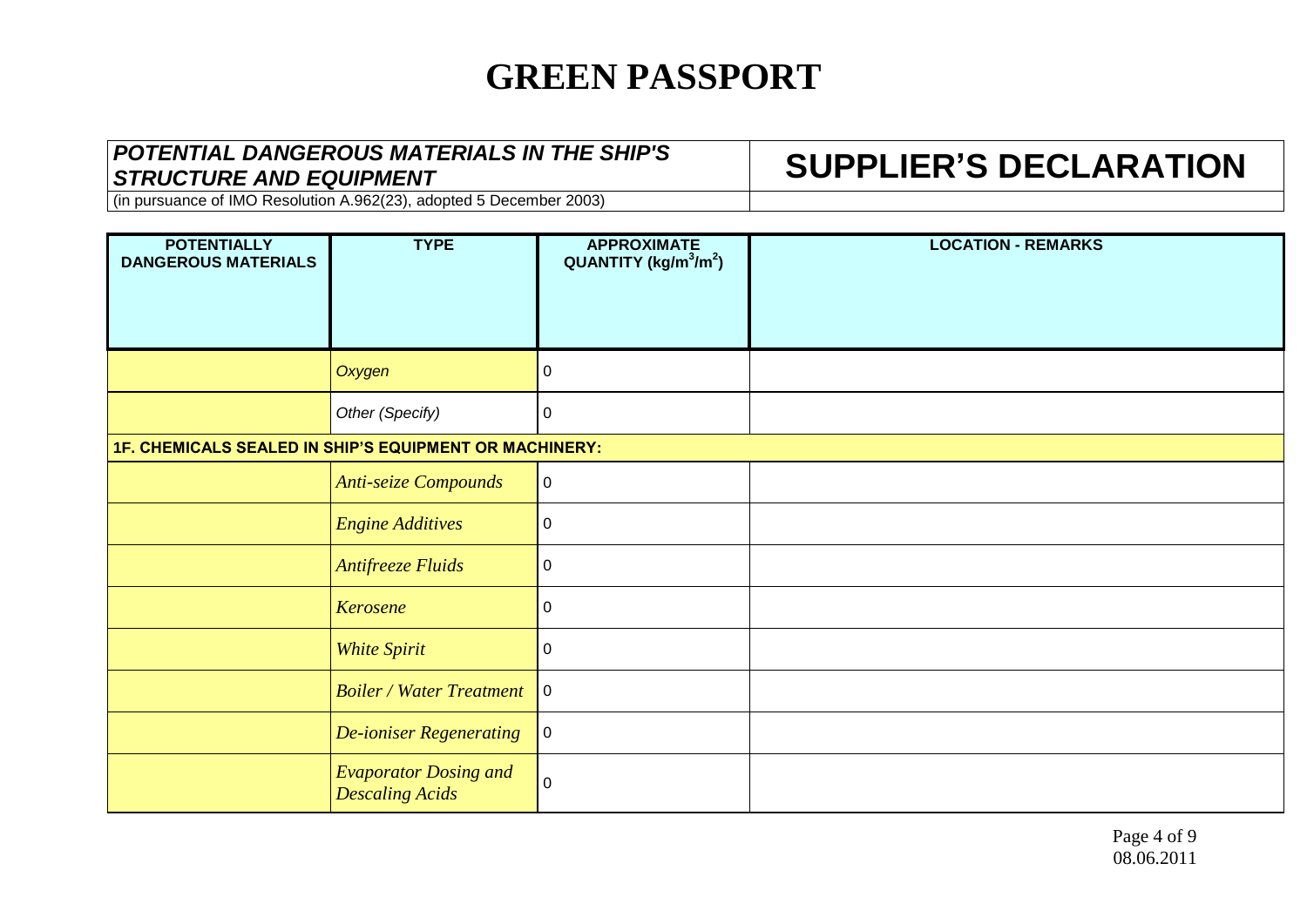### *POTENTIAL DANGEROUS MATERIALS IN THE SHIP'S STRUCTURE AND EQUIPMENT* **SUPPLIER'S DECLARATION**

| <b>POTENTIALLY</b><br><b>DANGEROUS MATERIALS</b>                          | <b>TYPE</b>                     | <b>APPROXIMATE</b><br>$QUANTITY (kg/m3/m2)$ | <b>LOCATION - REMARKS</b> |
|---------------------------------------------------------------------------|---------------------------------|---------------------------------------------|---------------------------|
|                                                                           | <b>Paint / Rust Stabilizers</b> | $\mathbf 0$                                 |                           |
|                                                                           | Solvents / Thinners             | 0                                           |                           |
|                                                                           | <b>Chemical Refrigerants</b>    | $\pmb{0}$                                   |                           |
|                                                                           | <b>Battery Electrolyte</b>      | $\pmb{0}$                                   |                           |
|                                                                           | <b>Hotel Service Cleaners</b>   | $\mathbf 0$                                 |                           |
|                                                                           | Other (Specify)                 | $\mathbf 0$                                 |                           |
|                                                                           |                                 | $\pmb{0}$                                   |                           |
| 1G. OTHER SUBSTANCES INHERENT IN SHIP'S MACHINERY, EQUIPMENT OR FITTINGS: |                                 |                                             |                           |
|                                                                           | <b>Lubricating Oil</b>          | $\pmb{0}$                                   |                           |
|                                                                           | Hydraulic Oil                   | $\pmb{0}$                                   |                           |
|                                                                           | <b>Lead Acid Batteries</b>      | $\boldsymbol{0}$                            |                           |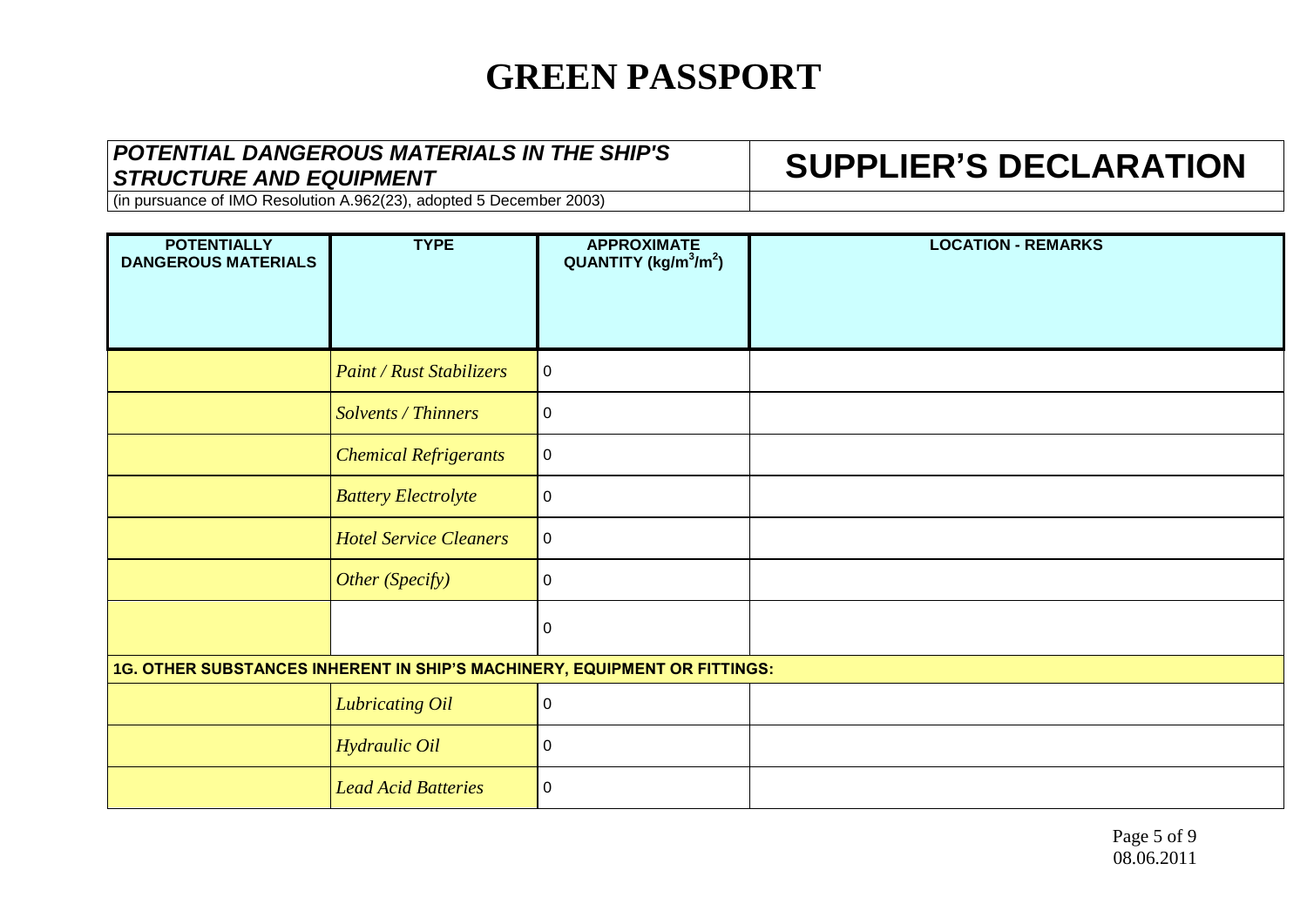### *POTENTIAL DANGEROUS MATERIALS IN THE SHIP'S STRUCTURE AND EQUIPMENT* **SUPPLIER'S DECLARATION**

| <b>POTENTIALLY</b><br><b>DANGEROUS MATERIALS</b>                           | <b>TYPE</b>                  | <b>APPROXIMATE</b><br>QUANTITY (kg/m <sup>3</sup> /m <sup>2</sup> ) | <b>LOCATION - REMARKS</b> |
|----------------------------------------------------------------------------|------------------------------|---------------------------------------------------------------------|---------------------------|
|                                                                            | Alcohol                      | 0                                                                   |                           |
|                                                                            | <b>Methylated Sprits</b>     | 0                                                                   |                           |
|                                                                            | <b>Epoxy Resins</b>          | 0                                                                   |                           |
|                                                                            | Mercury                      | 0                                                                   |                           |
|                                                                            | <b>Radioactive Materials</b> | $\mathbf 0$                                                         |                           |
|                                                                            | Other (Specify)              | 0                                                                   |                           |
|                                                                            |                              | 0                                                                   |                           |
|                                                                            |                              | 0                                                                   |                           |
|                                                                            |                              | 0                                                                   |                           |
| 1G. OTHER SUBSTANCES INHERENT IN SHIP'S MACHINER0Y, EQUIPMENT OR FITTINGS: |                              |                                                                     |                           |
| <b>Certain Azocolourants and</b><br><b>Azodyes</b>                         |                              | 0                                                                   |                           |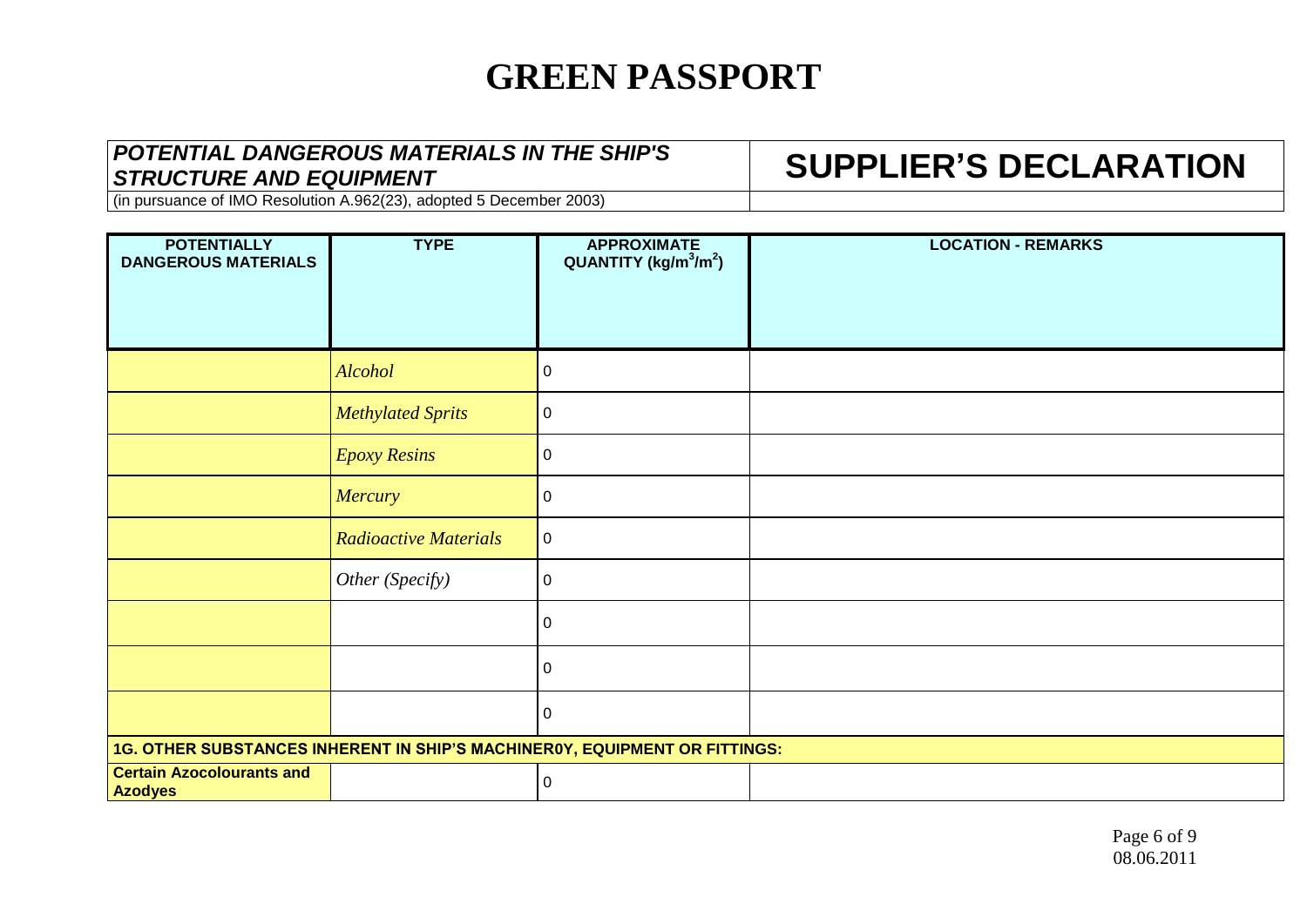### *POTENTIAL DANGEROUS MATERIALS IN THE SHIP'S STRUCTURE AND EQUIPMENT* **SUPPLIER'S DECLARATION**

| <b>POTENTIALLY</b><br><b>DANGEROUS MATERIALS</b>          | <b>TYPE</b> | <b>APPROXIMATE</b><br>$QUANTITY (kg/m3/m2)$ | <b>LOCATION - REMARKS</b> |
|-----------------------------------------------------------|-------------|---------------------------------------------|---------------------------|
| <b>Cadmium and Cadmium</b><br><b>Compounds</b>            |             | 0                                           |                           |
| <b>Hexavalent Chromium</b><br><b>Compounds</b>            |             | 0                                           |                           |
| <b>Lead and Lead Compounds</b>                            |             | 0                                           |                           |
| <b>Mercury and Mercury</b><br><b>Compounds</b>            |             | $\pmb{0}$                                   |                           |
| <b>Polybrominated Biphenyl</b><br>(PBBs)                  |             | 0                                           |                           |
| <b>Polybrominated Dephenyl</b><br><b>Ethers (PBDEs)</b>   |             | $\pmb{0}$                                   |                           |
| <b>Polychlorinated Biphenyls</b><br>(PCBs)                |             | 0                                           |                           |
| <b>Polychloronaphtelanes (with</b><br>$Cl \geq 3$ (PCN)   |             | 0                                           |                           |
| <b>Certain Shortchain</b><br><b>Chlorinated Paraffins</b> |             | 0                                           |                           |
| <b>Tributyl Tins, Triphnenyl</b><br><b>Tins</b>           |             | $\pmb{0}$                                   |                           |
| <b>Tributyl Tin Oxide</b>                                 |             | $\Omega$                                    |                           |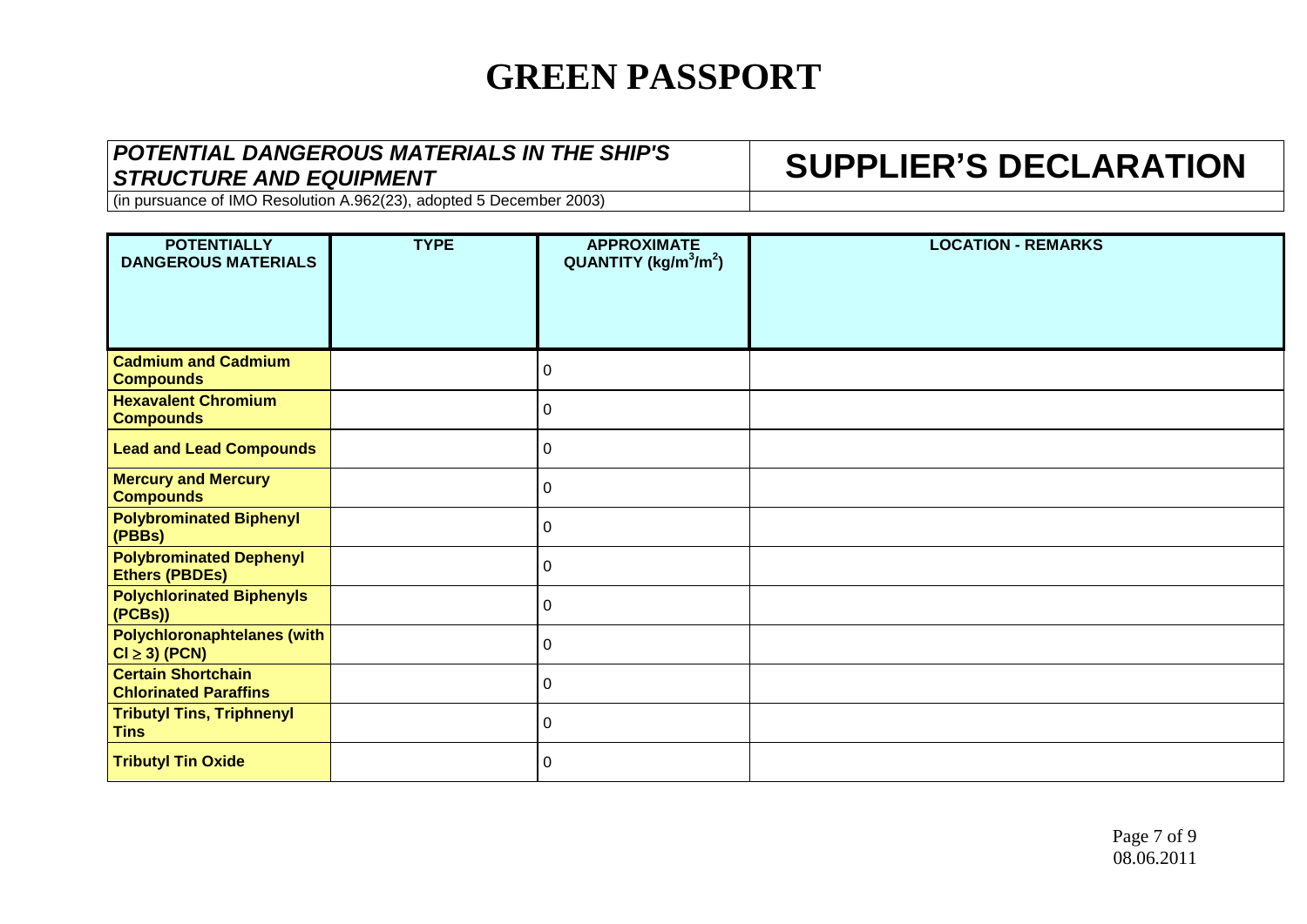#### *POTENTIAL DANGEROUS MATERIALS IN THE SHIP'S STRUCTURE AND EQUIPMENT* **SUPPLIER'S DECLARATION**

(in pursuance of IMO Resolution A.962(23), adopted 5 December 2003)

| <b>POTENTIALLY</b><br><b>DANGEROUS MATERIALS</b> | <b>TYPE</b> | <b>APPROXIMATE</b><br>QUANTITY (kg/m <sup>3</sup> /m <sup>2</sup> ) | <b>LOCATION - REMARKS</b> |
|--------------------------------------------------|-------------|---------------------------------------------------------------------|---------------------------|
|                                                  |             |                                                                     |                           |

#### **PROPOSED THRESHOLD LEVEL FOR THE SPECIFIC SUBSTANCES DECLARATION**

| <b>Substances listed in Table B</b> |                                        |                                     | <b>Referred Legislations</b><br><b>Proposed thresold</b> |                                   |  |
|-------------------------------------|----------------------------------------|-------------------------------------|----------------------------------------------------------|-----------------------------------|--|
| No.                                 | <b>Items</b>                           | <b>Legislations</b>                 | <b>Threshold level</b>                                   | level in the<br><b>Guidelines</b> |  |
| $B-1$                               | Asbestos                               | <b>SOLAS</b>                        | not provided                                             | 0 ppm                             |  |
| $B-2$                               | Certain Azocolourants and Azodyes      | 2003/3/EC                           | 30 ppm                                                   | 30 ppm                            |  |
| $B-3$                               | Cadmium and Cadmium Compounds          |                                     | $100$ ppm                                                | $100$ ppm                         |  |
| $B-4$                               | <b>Hexavalent Chromium Compounds</b>   | RoHS (2002/95/EC)                   | 1000 ppm                                                 | 1000 ppm                          |  |
| $B-5$                               | <b>Lead and Lead Compounds</b>         | ELV (2000/53/EC)                    | 1000 ppm                                                 | 1000 ppm                          |  |
| $B-6$                               | Marcury and Marcury Compounds          |                                     | 1000 ppm                                                 | 1000 ppm                          |  |
| $B-7$                               | <b>Ozone Depleting Substance</b>       | <b>MARPOL, Montreal</b><br>Protocol | not provided                                             | 0 ppm                             |  |
| $B-8$                               | Polybrominated Biphenyl (PBBs)         | RoHS (2002/95/EC)                   | 1000 ppm                                                 | 1000 ppm                          |  |
| $B-9$                               | Polybrominated Dephenyl ethers (PBDEs) |                                     | 1000 ppm                                                 | 1000 ppm                          |  |
| $B-10$                              | Polychlorinated Biphenyls (PCBs)       | <b>Stockholm Convention</b>         | 50 ppm                                                   | 50 ppm                            |  |
| $B-11$                              | Polychloronaphthalanes CL>=3)          | Japanese Law <sup>1)</sup>          | not provided                                             | 0 ppm                             |  |